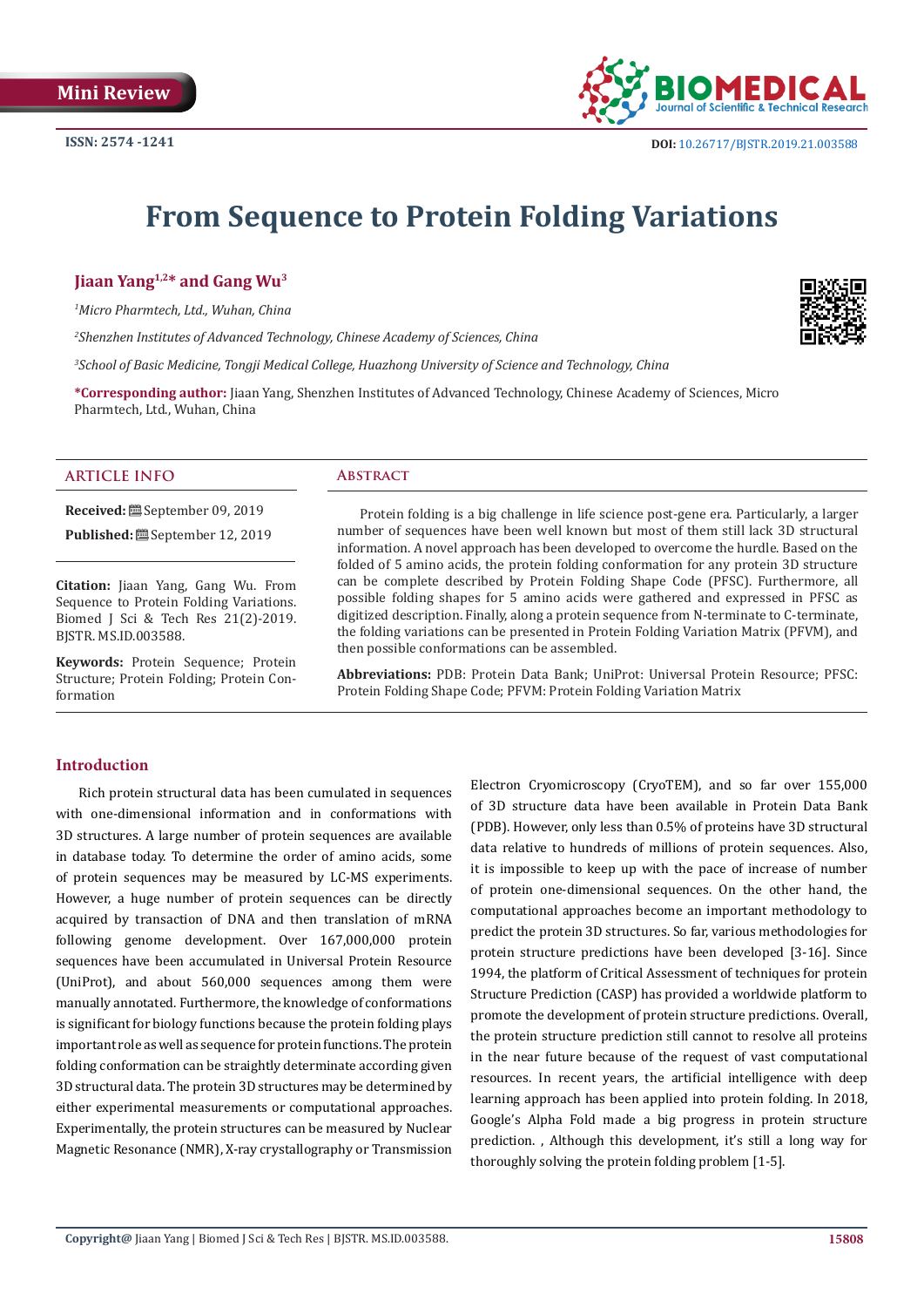#### **Challenges in Protein Folding Conformation**

In generally, the thorough resolution for protein folding has several challenges. First, over 167,000,000 of proteins in UniProt are known only in one-dimensional sequences without 3D structural information. It is apparently to deal with such gigantic number of protein sequences is hard to be accomplished by either traditional experimental measurements or computation approaches. In contradiction, to prefer more accuracy with experiments and computational approaches would make more difficult to achieve the goal. Second, any single protein sequence may fold into an astronomical number of conformations which aggravate the task with further difficulty. In principle, the number of protein folding essentially is a function of the order of amino acids. Until now, scientists have put much effort trying to overcome the difficulty, however, the regulation or correlation between the protein folding and the order of amino acids has never been known. Third, even as an astronomical number of conformations were obtained, how to present or analyze such gigantic number of structural data is unimaginable. To face so many obstacles, it is not surprised that the protein folding was defined as one of 100 hard scientific questions in this century by Science in 2005 [6-10].

## **Protein Structure Fingerprint Technology**

In order to handle a gigantic number of protein structural data, the protein structure fingerprint technology has been developed to overcome these hurdles. In this novel approach, all possible folds of 5 amino acids are covered by Protein Folding Shapes Code (PFSC) as 27 alphabetical letters. Then, any protein conformation can be completely described by a PFSC string. A database of 5AA-

PFSC is created to gather all possible folds in PFSC for 5 amino acids. Consequently, the complete local folding variations can be obtained according the sequence and assemble in Protein Folding Variation Matrix (PFVM), which contains local folding variations along sequence. In addition, the protein conformations in an astronomical number as well as the most possible conformations can be constructed with PFVM [11-16].

The procedure to obtain PFVM is briefly illustrated in Figure 1, i.e. with one-dimensional sequence as the input, the comprehensive protein folding variations are interpreted by PFSC, and then the PFVM can be obtained as the output. With digitized description, the PFVM holds the gigantic folding variations at a glance. Here, human protein of small cell adhesion glycoprotein (SMAGP\_HUMAN) is taken as an example to demonstrate the feature of the protein structure fingerprint technology. Actually, the 3D structure of protein SMAGP\_HUMAN is unknown. However, its sequence with 97 amino acids is available from UniProt database. To access on-line service (www.micropht.com) and perform the function, the PFVM of protein SMAGP\_HUMAN was obtained, and showed in Figure 2. With combination of all folding variation in PFSC letters in PFVM, 3.55x1054 of folding conformations can be assembled. These conformations can be explicitly expressed by PFSC strings. Table 1 displayed 9 of possible conformations as well as folding images as sample results. Conclusion, the protein structure fingerprint technology is able well to reveal the relationship between the protein folding and the order of amino acids in PFVM. Also, an astronomical number of conformations of protein folding conformations can be explicitly acquired with digitized PFSC description [17-24].



**Figure 1:** The procedure from sequence to protein folding variations. 27 Protein Folding Shapes Code (PFSC) is presented in the cubic. With one-dimensional sequence as the input, the Protein Folding Variation Matrix (PFVM) is obtained. The PFVM hold complete folding variations for 5 amino acids in protein.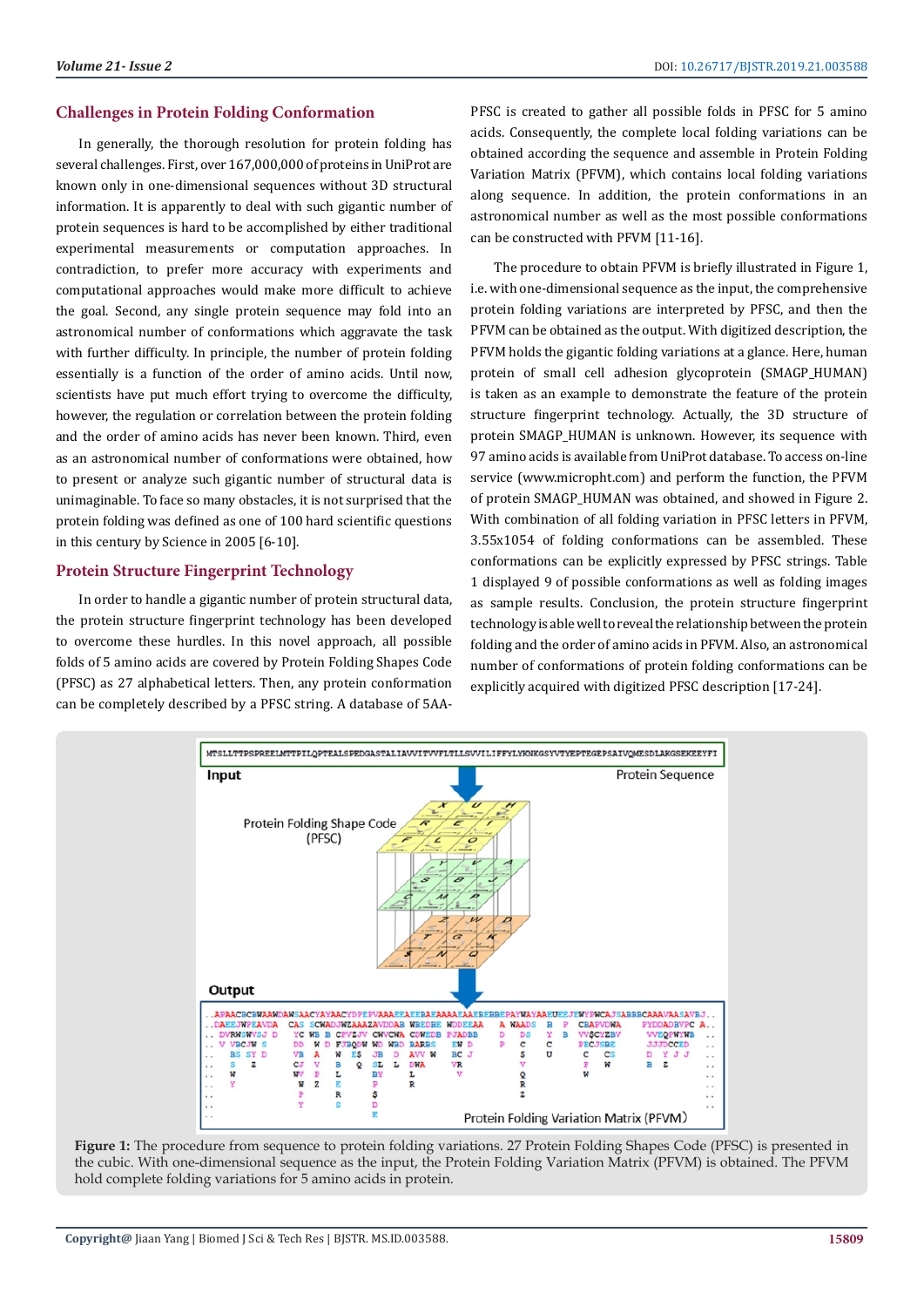| Hundredth   |    |          |              |                |   |             |           |   |     |   |               |           |            |                                       |      |  |   |         |   |   |   |                 |   |                                                                                                   |                                                                                               |          |
|-------------|----|----------|--------------|----------------|---|-------------|-----------|---|-----|---|---------------|-----------|------------|---------------------------------------|------|--|---|---------|---|---|---|-----------------|---|---------------------------------------------------------------------------------------------------|-----------------------------------------------------------------------------------------------|----------|
| Tenth       |    |          |              |                |   |             |           |   |     |   |               |           |            |                                       |      |  |   |         |   |   |   |                 |   |                                                                                                   |                                                                                               |          |
| Digital     |    |          |              |                |   |             |           |   |     |   |               |           |            |                                       |      |  |   |         |   |   |   |                 |   | 1234567890123456789012345678901234567890123456789012345678901234567890123456789012345678901234567 |                                                                                               |          |
| Sequence    |    |          |              |                |   |             |           |   |     |   |               |           |            |                                       |      |  |   |         |   |   |   |                 |   | MTSLLTTPSPREELMTTPILOPTEALSPEDGASTALIAVVITVVFLTLLSVVILIFFYLYKNKGSYVTYEPTEGEPSAIVOMESDLAKGSEKEEYFI |                                                                                               |          |
|             |    |          |              |                |   |             |           |   |     |   |               |           |            |                                       |      |  |   |         |   |   |   |                 |   |                                                                                                   | APAACBCBWAAWDAWSAACYAYAACYDPEPVAAAEEAEEBAEAAAAAEAEEEBBEPAYWAYAAEUEEJEWYPWCAJSABBBCAAAVAASAVBJ |          |
| <b>PFVM</b> | 2  |          | DAEEJWPEAVDA |                |   |             |           |   |     |   |               |           |            | CAS SCWADJWZAAAZAVDDAB WBEDBE WDDEEAA |      |  |   | A WAADS | в | ₽ |   | <b>CBAPVDWA</b> |   |                                                                                                   | PYDDADBVPC A.                                                                                 |          |
|             |    |          |              |                |   | DVRWSWVSJ D |           |   |     |   |               |           |            | YC WB B CPVZJV CWVCWA CDWEDB PJADBB   |      |  | D | DS      |   | в |   | <b>VVSCYZBV</b> |   |                                                                                                   | <b>VVEOPWYWB</b>                                                                              | $\sim$   |
|             |    |          | v            | <b>VBCJW S</b> |   |             | סם        |   | WD. |   | <b>FJBODW</b> | WD        | <b>WBD</b> | <b>BARBS</b>                          | EW D |  | P | c       | c |   |   | <b>PECJSBE</b>  |   |                                                                                                   | <b>JJJDCCED</b>                                                                               | $\cdots$ |
|             | 5  | $\sim$   |              | BS SY D        |   |             | <b>VR</b> | А |     | w | ЕŚ            |           | D          | AVV W                                 | BC J |  |   |         | U |   |   | <b>CS</b>       |   |                                                                                                   | YJJ                                                                                           | $\sim$   |
|             | 6  | $\sim$   |              |                | z |             | СJ        | v |     | в | ٥             | SL        | L          | DWA                                   | VR   |  |   |         |   |   |   | W               | R | z                                                                                                 |                                                                                               | $\cdots$ |
|             |    | $\sim$   | W            |                |   |             | wv        | P |     | L |               | <b>RY</b> |            |                                       | v    |  |   |         |   |   | W |                 |   |                                                                                                   |                                                                                               | $\cdots$ |
|             | 8  | $\sim$   |              |                |   |             | w         | z |     |   |               |           |            | R                                     |      |  |   |         |   |   |   |                 |   |                                                                                                   |                                                                                               | $\sim$   |
|             | 9  | $\cdots$ |              |                |   |             |           |   |     | R |               |           |            |                                       |      |  |   |         |   |   |   |                 |   |                                                                                                   |                                                                                               | $\cdots$ |
|             | 10 | $\cdots$ |              |                |   |             |           |   |     |   |               |           |            |                                       |      |  |   |         |   |   |   |                 |   |                                                                                                   |                                                                                               | $\cdots$ |
|             | 11 | $\sim$   |              |                |   |             |           |   |     |   |               |           |            |                                       |      |  |   |         |   |   |   |                 |   |                                                                                                   |                                                                                               |          |

**Figure 2:** The Protein Folding Variation Matrix (PFVM) for human protein of small cell adhesion glycoprotein (SMAGP\_ HUMAN). Top section: the numerical ruler and the sequence. Bottom section: the PFVM of SMAGP\_HUMAN. The PFSC letters in each column are the local folding variations for 5 amino acids. The PFSC letters are marked by colors: red is for typical helix fold; blue for typical beta fold; pink and light blue for folds with partial helix or beta; black for irregular folds.

**Table 1:** Samples of folding conformations of human protein of small cell adhesion glycoprotein (SMAGP\_HUMAN). Top section: the numerical ruler and the sequence. According the PFVM of SMAGP\_HUMAN in Table 1, total number of possible folding conformations is 3.55 x 1054 are able to be assembled with the local folding variations. Conformations section: list 9 of possible conformations in PFSC as samples. Bottom section: display 9 of 3D images of folding conformations corresponding to the PFSC list.

|                           |                | 00000000000                                                                                                   |  |  |  |  |  |  |  |  |  |
|---------------------------|----------------|---------------------------------------------------------------------------------------------------------------|--|--|--|--|--|--|--|--|--|
| Hundredth<br><b>Tenth</b> |                | 88899999999                                                                                                   |  |  |  |  |  |  |  |  |  |
| <b>Digital</b>            |                | 12345678901234567890123456789012345678901234567890123456789012345678901234567890123456<br>78901234567         |  |  |  |  |  |  |  |  |  |
| Sequence                  |                | MTSLLTTPSPREELMTTPILQPTEALSPEDGASTALIAVVITVVFLTLLSVVILIFFYLYKNKGSYVTYEPTEGEPSAIVQMESD-<br><b>LAKGSEKEEYFI</b> |  |  |  |  |  |  |  |  |  |
|                           | $\mathbf{1}$   | APAACBCBWAAWDAWSAACYAYAACYDPEPVAAAEEAEEBAEAAAAEAEBEBBEPAYWAYAAEUEEJEWYPWCAJSABBB-<br>CAAAVAASAVBJ             |  |  |  |  |  |  |  |  |  |
|                           | $\overline{2}$ | .DAEEJWPEAVDADACASASCWADJWZAAAZAVDDABAWBEDBEAWDDEEAAEBBAPWAADSAABUEPJECBAPVDWAABBB-<br>PYDDADBVPCBA           |  |  |  |  |  |  |  |  |  |
|                           | 3              | ADVRWSWVSJADDAWYCAWBABACPVZJVPCWVCWAACDWEDBAPJADBBBEEBDPAYDSYAAYUEBJEVV\$CYZBVABBBCV-<br><b>VEOPWYWBBJ</b>    |  |  |  |  |  |  |  |  |  |
|                           |                | AVAVBCJWWSAWDAWDDACWADAFJBQDWPWDAWBDABARBSAAAEWADEBEBBPPAYCAYAACUEEJEPECJSBESABBB-<br>CIIIDCCEDVBI            |  |  |  |  |  |  |  |  |  |
|                           | $\overline{4}$ | APABSBSYWDAWDAWVBACAAYAWCYE\$EP[BAADEAAVVAWAAABCA[EBEBBEPAY\$AYAAUUEE]EWCPWCCSSABBBC-<br>DAAYAISIVBI          |  |  |  |  |  |  |  |  |  |
| Conformations             | 5              | APASCBCZWAAWDAWCJACVAYABCYDQEPSLAALEADWAAEAAAVRAAEBEBBEPAYVAYAAEUEEJEWPPWCWJSABBBC-<br><b>BAAZAASAVBI</b>     |  |  |  |  |  |  |  |  |  |
|                           | 6              | APAWCBCBWAAWDAWWVACPAYALCYDPEPBYAAEEALEBAEAAAAVAAEBEBBEPAYQAYAAEUEEJEWWPWCAJSABBB-<br>CAAAVAASAVBJ            |  |  |  |  |  |  |  |  |  |
|                           |                | APAYCBCBWAAWDAWSWACZAYAECYDPEPPAAAEEAREBAEAAAAEAEBEBBEPAYRAYAAEUEEJEWYPWCAJSABBB-<br>CAAAVAASAVBJ             |  |  |  |  |  |  |  |  |  |
|                           | $\overline{7}$ | APAACBCBWAAWDAWSPACYAYARCYDPEP\$AAAEEAEEBAEAAAAEAAEBEBBEPAYZAYAAEUEE[EWYPWCA]SABBB-<br>CAAAVAASAVBJ           |  |  |  |  |  |  |  |  |  |
|                           | 8              |                                                                                                               |  |  |  |  |  |  |  |  |  |
|                           |                |                                                                                                               |  |  |  |  |  |  |  |  |  |
|                           | 9              |                                                                                                               |  |  |  |  |  |  |  |  |  |
|                           | A11            | Total number of possible conformations = $3.55 \times 10^{54}$                                                |  |  |  |  |  |  |  |  |  |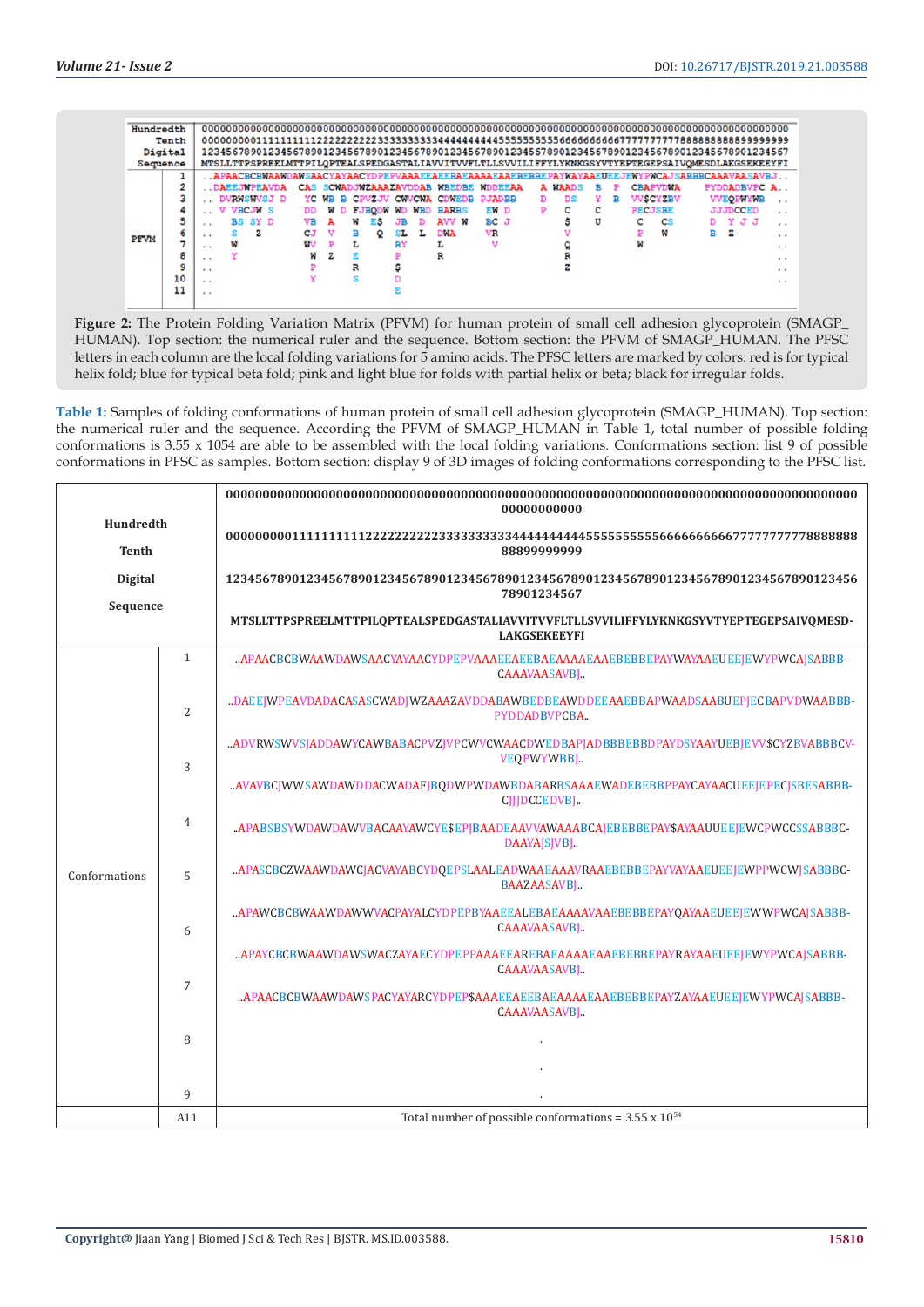

### **Conclusion**

With protein structure fingerprint technology, the protein folding variations can be directly obtained from sequence, which are well displayed by PFVM. With amino acid sequence as input, the PFVM as output will be obtained with free access on web server www.micropht.com.

#### **References**

- 1. <http://www.uniprot.org/>
- 2. <https://www.rcsb.org/>
- 3. [Compiani M, Capriotti E \(2013\) Computational and theoretical methods](https://pubs.acs.org/doi/abs/10.1021/bi4001529)  [for protein folding. Biochemistry 52\(48\): 8601-8624.](https://pubs.acs.org/doi/abs/10.1021/bi4001529)
- 4. [Guo JT, Ellrott K, Xu Y \(2008\) A historical perspective of template-based](https://www.ncbi.nlm.nih.gov/pubmed/18075160)  [protein structure prediction. Methods Mol Biol 413: 3-42.](https://www.ncbi.nlm.nih.gov/pubmed/18075160)
- 5. [Dorn M, E Silva MB, Buriol LS, Lamb LC \(2014\) Three-dimensional](https://www.ncbi.nlm.nih.gov/pubmed/25462334)  [protein structure prediction: Methods and computational strategies.](https://www.ncbi.nlm.nih.gov/pubmed/25462334)  [Comput Biol Chem 53PB: 251-276.](https://www.ncbi.nlm.nih.gov/pubmed/25462334)
- 6. [Brylinski M \(2015\) Is the growth rate of Protein Data Bank sufficient](https://www.degruyter.com/view/j/bams.2015.11.issue-1/bams-2014-0024/bams-2014-0024.xml)  [to solve the protein structure prediction problem using template-based](https://www.degruyter.com/view/j/bams.2015.11.issue-1/bams-2014-0024/bams-2014-0024.xml)  [modeling: Bio-Algorithms and Med-Systems 11\(1\): 1-7.](https://www.degruyter.com/view/j/bams.2015.11.issue-1/bams-2014-0024/bams-2014-0024.xml)
- 7. [J Yang, R Yan, A Roy, D Xu, J Poisson, et al. \(2015\) The I-TASSER suite:](https://www.ncbi.nlm.nih.gov/pubmed/25549265)  [Protein structure and function prediction. Nature Methods 12: 7-8.](https://www.ncbi.nlm.nih.gov/pubmed/25549265)
- 8. [Eswar N, Webb B, Marti-Renom MA, Madhusudhan MS, Eramian D](https://www.ncbi.nlm.nih.gov/pubmed/18428767)  [\(2007\) Comparative protein structure modeling using MODELLER. Curr](https://www.ncbi.nlm.nih.gov/pubmed/18428767)  [Protoc Bioinformatics Unit-5.6.](https://www.ncbi.nlm.nih.gov/pubmed/18428767)
- 9. [Liu T, Tang GW, Capriotti E \(2011\) Comparative modeling: The state of](file:///F:/Journals/BJSTR.MS.ID.003585-SI/BJSTR-CEL-19-MRW-153_SI_W/ncbi.nlm.nih.gov/pubmed/21521153)  [the art and protein drug target structure prediction. Comb Chem High](file:///F:/Journals/BJSTR.MS.ID.003585-SI/BJSTR-CEL-19-MRW-153_SI_W/ncbi.nlm.nih.gov/pubmed/21521153)  [Throughput Screening 14: 532-537.](file:///F:/Journals/BJSTR.MS.ID.003585-SI/BJSTR-CEL-19-MRW-153_SI_W/ncbi.nlm.nih.gov/pubmed/21521153)
- 10. [Yang L, Tan CH, Hsieh MJ, Wang J, Duan Y \(2006\) New-generation amber](https://www.ncbi.nlm.nih.gov/pubmed/16805629)  [united-atom force field. J Phys Chem B 110: 13166-13176.](https://www.ncbi.nlm.nih.gov/pubmed/16805629)
- 11. [Brooks BR, Brooks CL, Mackerell AD, Nilsson L, Petrella RJ, et al. \(2009\)](https://www.ncbi.nlm.nih.gov/pmc/articles/PMC2810661/)  [CHARMM: The biomolecular simulation program. J Comput Chem 30:](https://www.ncbi.nlm.nih.gov/pmc/articles/PMC2810661/)  [1545-1614.](https://www.ncbi.nlm.nih.gov/pmc/articles/PMC2810661/)
- 12. [Riniker S, Christ CD, Hansen HS, Hünenberger PH, Oostenbrink C \(2011\)](https://www.ncbi.nlm.nih.gov/pubmed/22039957) [Calculation of relative free energies for ligand-protein binding, solvation,](https://www.ncbi.nlm.nih.gov/pubmed/22039957) [and conformational transitions using the GROMOS software. J Phys](https://www.ncbi.nlm.nih.gov/pubmed/22039957) [Chem B 115: 13570-13577.](https://www.ncbi.nlm.nih.gov/pubmed/22039957)
- 13. [Honig B \(1999\) Protein folding: From the levinthal paradox to structure](https://www.ncbi.nlm.nih.gov/pubmed/10550209) [prediction. J Mol Biol 293: 283-293.](https://www.ncbi.nlm.nih.gov/pubmed/10550209)
- 14. [Onuchic JN, Wolynes PG \(2004\) Theory of protein folding. Curr Opin](https://www.ncbi.nlm.nih.gov/pubmed/15102452) [Struct Biol 14: 70-75.](https://www.ncbi.nlm.nih.gov/pubmed/15102452)
- 15. [Vallat B, Madrid-Aliste C, Fiser A \(2015\) Modularity of protein folds as a](https://www.ncbi.nlm.nih.gov/pmc/articles/PMC4529212/) [tool for template free modeling of structures. PLoS Comput Biol 11\(8\):](https://www.ncbi.nlm.nih.gov/pmc/articles/PMC4529212/) [e1004419.](https://www.ncbi.nlm.nih.gov/pmc/articles/PMC4529212/)
- 16. [Zhang J, Li W, Wang J, Qin M, Wu L, et al. \(2009\) Protein folding](https://www.ncbi.nlm.nih.gov/pubmed/19472192) [simulations: From coarse-grained model to all-atom model. IUBMB Life](https://www.ncbi.nlm.nih.gov/pubmed/19472192) [61: 627-643.](https://www.ncbi.nlm.nih.gov/pubmed/19472192)
- 17. [Moult J, Fidelis K, Kryshtafovych A, Tramontano A \(2011\) Critical](https://onlinelibrary.wiley.com/doi/abs/10.1002/prot.25415) [assessment of methods of protein structure prediction \(CASP\): Round](https://onlinelibrary.wiley.com/doi/abs/10.1002/prot.25415) [IX. Proteins 79\(Suppl. 10\): 1-5.](https://onlinelibrary.wiley.com/doi/abs/10.1002/prot.25415)
- 18. [Benedix A, Becker CM, de Groot BL, Caflisch A, Bockmann RA \(2009\)](https://www.nature.com/articles/nmeth0109-3) [Predicting free energy changes using structural ensembles. Nat Methods](https://www.nature.com/articles/nmeth0109-3) [6: 3-4.](https://www.nature.com/articles/nmeth0109-3)
- 19. <https://deepmind.com/blog/alphafold/>
- 20. Evans R, Jumper J, Kirkpatrick J, Sifre L, Green TF G, et al. (2018) De novo structure prediction with deep-learning based scoring In: Thirteenth critical assessment of techniques for protein structure prediction (Abstracts) p. 1-4.
- 21. Levinthal C (1969) How to fold graciously. In Mossbauer" spectroscopy [in biological systems. Allerton House, Monticello, IL, p. 22-24.](http://www.scirp.org/(S(i43dyn45teexjx455qlt3d2q))/reference/ReferencesPapers.aspx?ReferenceID=704773)
- 22. [Cobb M \(2017\) 60 years ago, Francis crick changed the logic of biology.](https://journals.plos.org/plosbiology/article?id=10.1371/journal.pbio.2003243) [Plos Biology 15\(9\): e2003243.](https://journals.plos.org/plosbiology/article?id=10.1371/journal.pbio.2003243)
- 23. [Dill KA, Maccallum JL \(2012\) The protein-folding problem, 50 years.](https://www.ncbi.nlm.nih.gov/pubmed/23180855) [Science 338\(6110\): 1042-1046.](https://www.ncbi.nlm.nih.gov/pubmed/23180855)
- 24. [Yang J \(2008\) Comprehensive description of protein structures using](https://www.ncbi.nlm.nih.gov/pubmed/18214949) [protein folding shape code. Proteins 71\(3\): 1497-1518.](https://www.ncbi.nlm.nih.gov/pubmed/18214949)